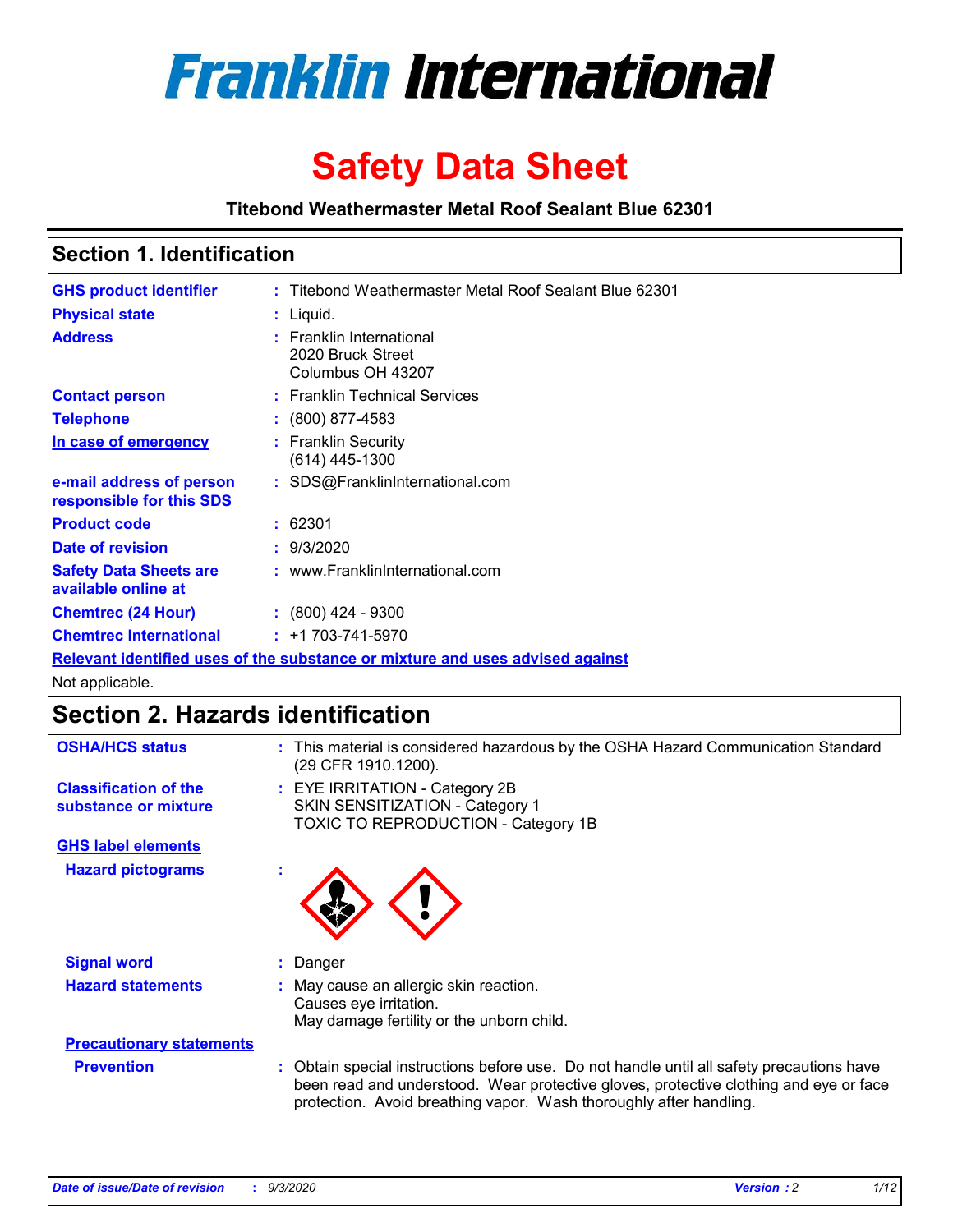### **Section 2. Hazards identification**

| <b>Response</b>                            | : IF exposed or concerned: Get medical advice or attention. Wash contaminated clothing<br>before reuse. IF ON SKIN: Wash with plenty of water. IF IN EYES: Rinse cautiously<br>with water for several minutes. Remove contact lenses, if present and easy to do.<br>Continue rinsing. If eye irritation persists: Get medical advice or attention. |
|--------------------------------------------|----------------------------------------------------------------------------------------------------------------------------------------------------------------------------------------------------------------------------------------------------------------------------------------------------------------------------------------------------|
| <b>Storage</b>                             | : Store locked up.                                                                                                                                                                                                                                                                                                                                 |
| <b>Disposal</b>                            | : Dispose of contents and container in accordance with all local, regional, national and<br>international regulations.                                                                                                                                                                                                                             |
| <b>Hazards not otherwise</b><br>classified | : Product generates methanol during cure.                                                                                                                                                                                                                                                                                                          |

# **Section 3. Composition/information on ingredients**

| <b>Ingredient name</b>       | $\frac{9}{6}$ | <b>CAS number</b> |
|------------------------------|---------------|-------------------|
| 3-aminopropyltriethoxysilane | ≤3            | 919-30-2          |
| Dibutyltin dilaurate         | ∣≤0.3         | $77 - 58 - 1$     |

Any concentration shown as a range is to protect confidentiality or is due to batch variation.

**There are no additional ingredients present which, within the current knowledge of the supplier and in the concentrations applicable, are classified as hazardous to health or the environment and hence require reporting in this section.**

**Occupational exposure limits, if available, are listed in Section 8.**

### **Section 4. First aid measures**

| <b>Description of necessary first aid measures</b> |                                                                                                                                                                                                                                                                                                                                                                                                                                                                                                                                                                                                                                                                                                                                                                           |
|----------------------------------------------------|---------------------------------------------------------------------------------------------------------------------------------------------------------------------------------------------------------------------------------------------------------------------------------------------------------------------------------------------------------------------------------------------------------------------------------------------------------------------------------------------------------------------------------------------------------------------------------------------------------------------------------------------------------------------------------------------------------------------------------------------------------------------------|
| <b>Eye contact</b>                                 | : Immediately flush eyes with plenty of water, occasionally lifting the upper and lower<br>eyelids. Check for and remove any contact lenses. Continue to rinse for at least 10<br>minutes. If irritation persists, get medical attention.                                                                                                                                                                                                                                                                                                                                                                                                                                                                                                                                 |
| <b>Inhalation</b>                                  | : Remove victim to fresh air and keep at rest in a position comfortable for breathing. If<br>not breathing, if breathing is irregular or if respiratory arrest occurs, provide artificial<br>respiration or oxygen by trained personnel. It may be dangerous to the person providing<br>aid to give mouth-to-mouth resuscitation. Get medical attention. If unconscious, place<br>in recovery position and get medical attention immediately. Maintain an open airway.<br>Loosen tight clothing such as a collar, tie, belt or waistband. In case of inhalation of<br>decomposition products in a fire, symptoms may be delayed. The exposed person may<br>need to be kept under medical surveillance for 48 hours.                                                       |
| <b>Skin contact</b>                                | : Wash with plenty of soap and water. Remove contaminated clothing and shoes. Wash<br>contaminated clothing thoroughly with water before removing it, or wear gloves.<br>Continue to rinse for at least 10 minutes. Get medical attention. In the event of any<br>complaints or symptoms, avoid further exposure. Wash clothing before reuse. Clean<br>shoes thoroughly before reuse.                                                                                                                                                                                                                                                                                                                                                                                     |
| <b>Ingestion</b>                                   | : Wash out mouth with water. Remove dentures if any. Remove victim to fresh air and<br>keep at rest in a position comfortable for breathing. If material has been swallowed and<br>the exposed person is conscious, give small quantities of water to drink. Stop if the<br>exposed person feels sick as vomiting may be dangerous. Do not induce vomiting<br>unless directed to do so by medical personnel. If vomiting occurs, the head should be<br>kept low so that vomit does not enter the lungs. Get medical attention. Never give<br>anything by mouth to an unconscious person. If unconscious, place in recovery position<br>and get medical attention immediately. Maintain an open airway. Loosen tight clothing<br>such as a collar, tie, belt or waistband. |
| Most important symptoms/effects, acute and delayed |                                                                                                                                                                                                                                                                                                                                                                                                                                                                                                                                                                                                                                                                                                                                                                           |
| <b>Potential acute health effects</b>              |                                                                                                                                                                                                                                                                                                                                                                                                                                                                                                                                                                                                                                                                                                                                                                           |
| <b>Eye contact</b>                                 | : May cause eye irritation.                                                                                                                                                                                                                                                                                                                                                                                                                                                                                                                                                                                                                                                                                                                                               |
| <b>Inhalation</b>                                  | : No known significant effects or critical hazards.                                                                                                                                                                                                                                                                                                                                                                                                                                                                                                                                                                                                                                                                                                                       |
|                                                    |                                                                                                                                                                                                                                                                                                                                                                                                                                                                                                                                                                                                                                                                                                                                                                           |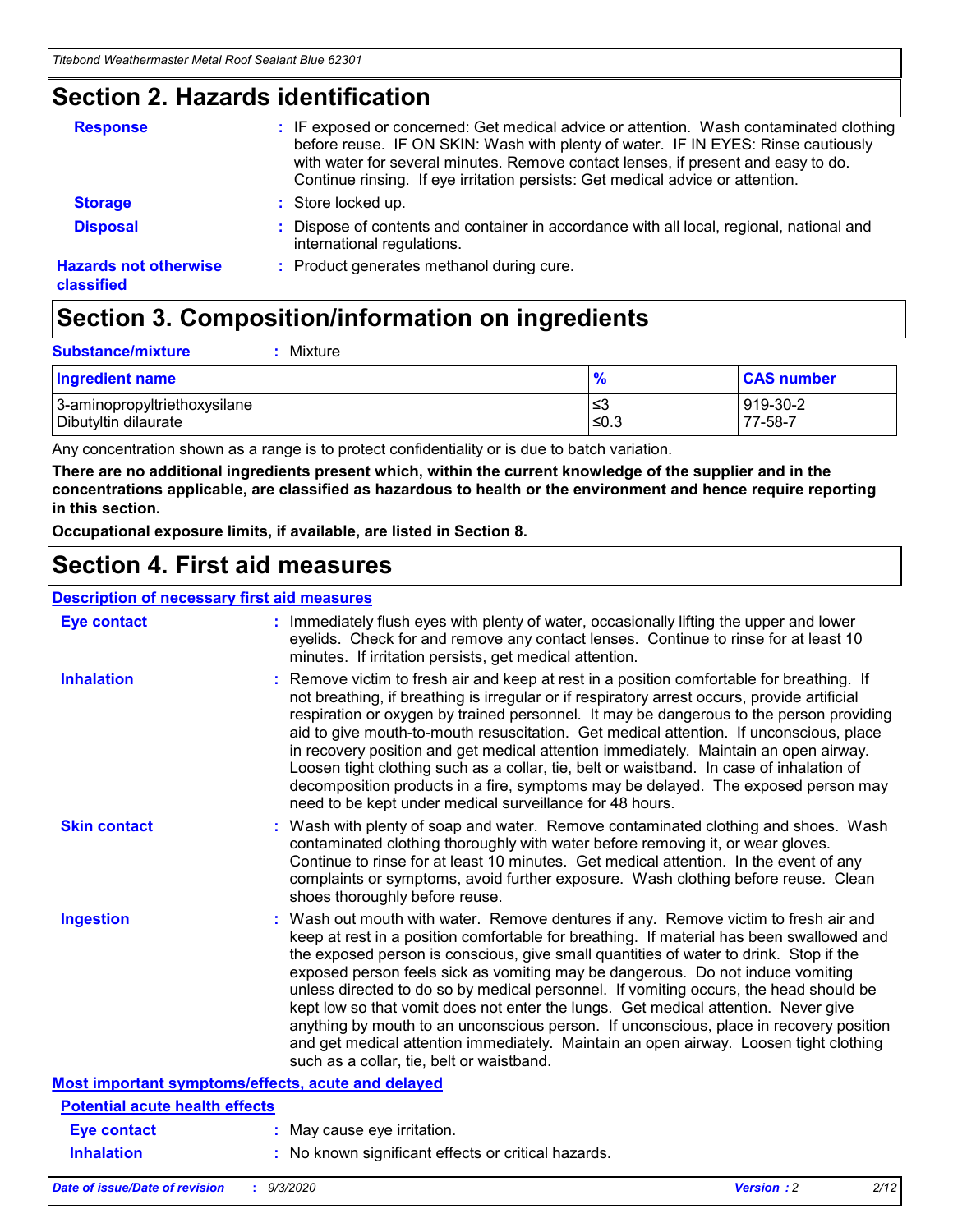| i ilebohu wealilehiilaslei welai Nool Sealaht Bille 0230 i |                                                                                                                                                                                                                                                                                                                                                                                                               |
|------------------------------------------------------------|---------------------------------------------------------------------------------------------------------------------------------------------------------------------------------------------------------------------------------------------------------------------------------------------------------------------------------------------------------------------------------------------------------------|
| <b>Section 4. First aid measures</b>                       |                                                                                                                                                                                                                                                                                                                                                                                                               |
| <b>Skin contact</b>                                        | : May cause skin irritation.                                                                                                                                                                                                                                                                                                                                                                                  |
| <b>Ingestion</b>                                           | : No known significant effects or critical hazards.                                                                                                                                                                                                                                                                                                                                                           |
| <b>Over-exposure signs/symptoms</b>                        |                                                                                                                                                                                                                                                                                                                                                                                                               |
| <b>Eye contact</b>                                         | : Adverse symptoms may include the following:<br>irritation<br>watering<br>redness                                                                                                                                                                                                                                                                                                                            |
| <b>Inhalation</b>                                          | : Adverse symptoms may include the following:<br>reduced fetal weight<br>increase in fetal deaths<br>skeletal malformations                                                                                                                                                                                                                                                                                   |
| <b>Skin contact</b>                                        | : Adverse symptoms may include the following:<br>irritation<br>redness<br>reduced fetal weight<br>increase in fetal deaths<br>skeletal malformations                                                                                                                                                                                                                                                          |
| <b>Ingestion</b>                                           | : Adverse symptoms may include the following:<br>reduced fetal weight<br>increase in fetal deaths<br>skeletal malformations                                                                                                                                                                                                                                                                                   |
|                                                            | Indication of immediate medical attention and special treatment needed, if necessary                                                                                                                                                                                                                                                                                                                          |
| <b>Notes to physician</b>                                  | : In case of inhalation of decomposition products in a fire, symptoms may be delayed.<br>The exposed person may need to be kept under medical surveillance for 48 hours.                                                                                                                                                                                                                                      |
| <b>Specific treatments</b>                                 | : No specific treatment.                                                                                                                                                                                                                                                                                                                                                                                      |
| <b>Protection of first-aiders</b>                          | No action shall be taken involving any personal risk or without suitable training. If it is<br>suspected that fumes are still present, the rescuer should wear an appropriate mask or<br>self-contained breathing apparatus. It may be dangerous to the person providing aid to<br>give mouth-to-mouth resuscitation. Wash contaminated clothing thoroughly with water<br>before removing it, or wear gloves. |
| See toxicological information (Section 11)                 |                                                                                                                                                                                                                                                                                                                                                                                                               |

# **Section 5. Fire-fighting measures**

| : Use an extinguishing agent suitable for the surrounding fire.                                                                                                                                     |
|-----------------------------------------------------------------------------------------------------------------------------------------------------------------------------------------------------|
| : None known.                                                                                                                                                                                       |
| : In a fire or if heated, a pressure increase will occur and the container may burst.                                                                                                               |
| Decomposition products may include the following materials:<br>carbon dioxide<br>carbon monoxide<br>nitrogen oxides<br>metal oxide/oxides                                                           |
| : Promptly isolate the scene by removing all persons from the vicinity of the incident if<br>there is a fire. No action shall be taken involving any personal risk or without suitable<br>training. |
| Fire-fighters should wear appropriate protective equipment and self-contained breathing<br>apparatus (SCBA) with a full face-piece operated in positive pressure mode.                              |
|                                                                                                                                                                                                     |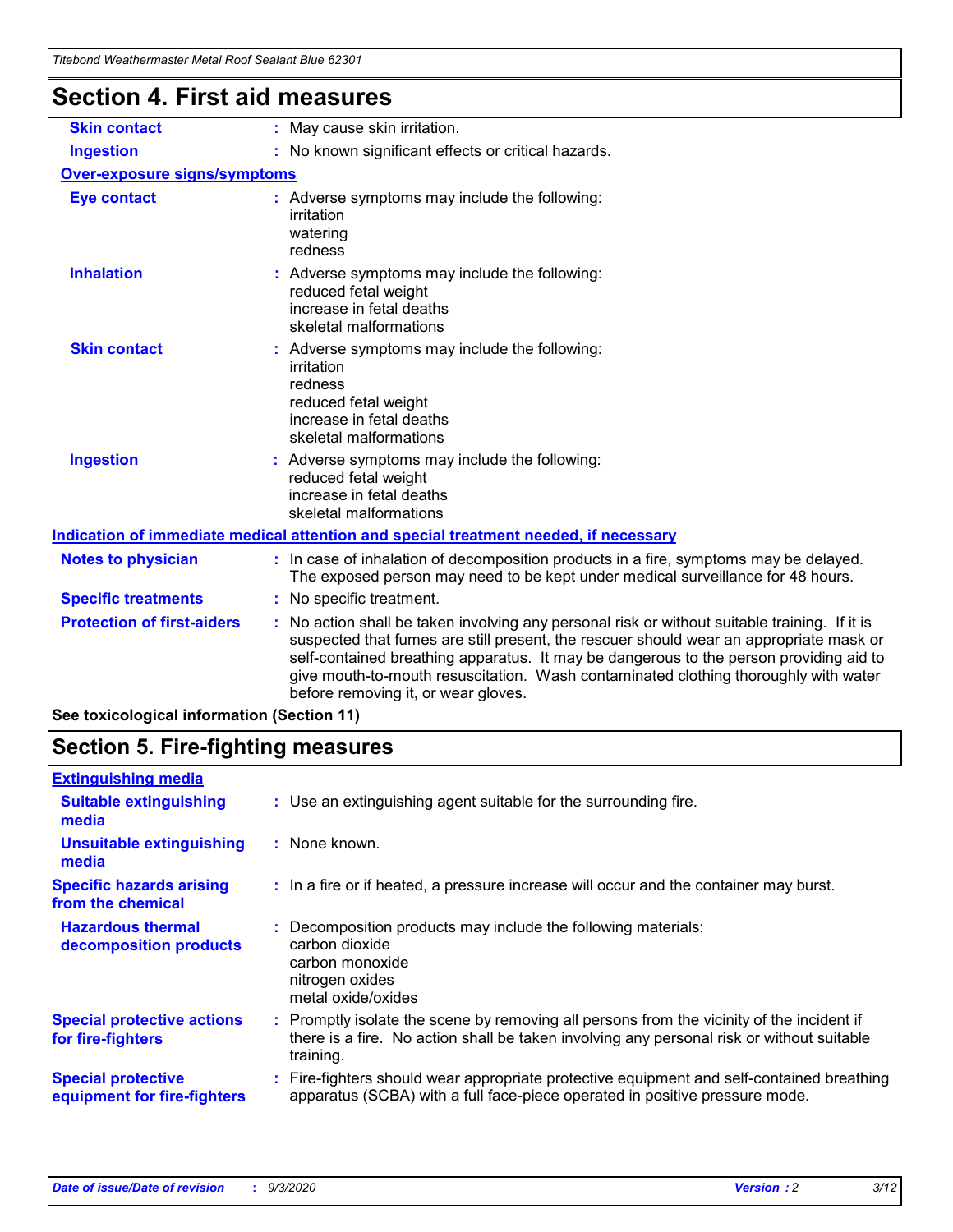### **Section 6. Accidental release measures**

|                                                              | Personal precautions, protective equipment and emergency procedures                                                                                                                                                                                                                                                                                                                                                                                                                                                                                                                                                                                                                                          |  |  |
|--------------------------------------------------------------|--------------------------------------------------------------------------------------------------------------------------------------------------------------------------------------------------------------------------------------------------------------------------------------------------------------------------------------------------------------------------------------------------------------------------------------------------------------------------------------------------------------------------------------------------------------------------------------------------------------------------------------------------------------------------------------------------------------|--|--|
| For non-emergency<br>personnel                               | : No action shall be taken involving any personal risk or without suitable training.<br>Evacuate surrounding areas. Keep unnecessary and unprotected personnel from<br>entering. Do not touch or walk through spilled material. Avoid breathing vapor or mist.<br>Provide adequate ventilation. Wear appropriate respirator when ventilation is<br>inadequate. Put on appropriate personal protective equipment.                                                                                                                                                                                                                                                                                             |  |  |
| For emergency responders                                     | : If specialized clothing is required to deal with the spillage, take note of any information in<br>Section 8 on suitable and unsuitable materials. See also the information in "For non-<br>emergency personnel".                                                                                                                                                                                                                                                                                                                                                                                                                                                                                           |  |  |
| <b>Environmental precautions</b>                             | : Avoid dispersal of spilled material and runoff and contact with soil, waterways, drains<br>and sewers. Inform the relevant authorities if the product has caused environmental<br>pollution (sewers, waterways, soil or air).                                                                                                                                                                                                                                                                                                                                                                                                                                                                              |  |  |
| <b>Methods and materials for containment and cleaning up</b> |                                                                                                                                                                                                                                                                                                                                                                                                                                                                                                                                                                                                                                                                                                              |  |  |
| <b>Small spill</b>                                           | : Stop leak if without risk. Move containers from spill area. Dilute with water and mop up<br>if water-soluble. Alternatively, or if water-insoluble, absorb with an inert dry material and<br>place in an appropriate waste disposal container. Dispose of via a licensed waste<br>disposal contractor.                                                                                                                                                                                                                                                                                                                                                                                                     |  |  |
| <b>Large spill</b>                                           | : Stop leak if without risk. Move containers from spill area. Approach release from<br>upwind. Prevent entry into sewers, water courses, basements or confined areas. Wash<br>spillages into an effluent treatment plant or proceed as follows. Contain and collect<br>spillage with non-combustible, absorbent material e.g. sand, earth, vermiculite or<br>diatomaceous earth and place in container for disposal according to local regulations<br>(see Section 13). Dispose of via a licensed waste disposal contractor. Contaminated<br>absorbent material may pose the same hazard as the spilled product. Note: see<br>Section 1 for emergency contact information and Section 13 for waste disposal. |  |  |

### **Section 7. Handling and storage**

#### **Precautions for safe handling**

| <b>Protective measures</b>                                                       | : Put on appropriate personal protective equipment (see Section 8). Persons with a<br>history of skin sensitization problems should not be employed in any process in which<br>this product is used. Avoid exposure - obtain special instructions before use. Avoid<br>exposure during pregnancy. Do not handle until all safety precautions have been read<br>and understood. Do not get in eyes or on skin or clothing. Do not ingest. Avoid<br>breathing vapor or mist. If during normal use the material presents a respiratory hazard,<br>use only with adequate ventilation or wear appropriate respirator. Keep in the original<br>container or an approved alternative made from a compatible material, kept tightly<br>closed when not in use. Empty containers retain product residue and can be hazardous.<br>Do not reuse container. |
|----------------------------------------------------------------------------------|--------------------------------------------------------------------------------------------------------------------------------------------------------------------------------------------------------------------------------------------------------------------------------------------------------------------------------------------------------------------------------------------------------------------------------------------------------------------------------------------------------------------------------------------------------------------------------------------------------------------------------------------------------------------------------------------------------------------------------------------------------------------------------------------------------------------------------------------------|
| <b>Advice on general</b><br>occupational hygiene                                 | : Eating, drinking and smoking should be prohibited in areas where this material is<br>handled, stored and processed. Workers should wash hands and face before eating,<br>drinking and smoking. Remove contaminated clothing and protective equipment before<br>entering eating areas. See also Section 8 for additional information on hygiene<br>measures.                                                                                                                                                                                                                                                                                                                                                                                                                                                                                    |
| <b>Conditions for safe storage,</b><br>including any<br><b>incompatibilities</b> | Store between the following temperatures: 0 to $120^{\circ}$ C (32 to $248^{\circ}$ F). Store in<br>accordance with local regulations. Store in original container protected from direct<br>sunlight in a dry, cool and well-ventilated area, away from incompatible materials (see<br>Section 10) and food and drink. Store locked up. Keep container tightly closed and<br>sealed until ready for use. Containers that have been opened must be carefully<br>resealed and kept upright to prevent leakage. Do not store in unlabeled containers.<br>Use appropriate containment to avoid environmental contamination. See Section 10 for<br>incompatible materials before handling or use.                                                                                                                                                     |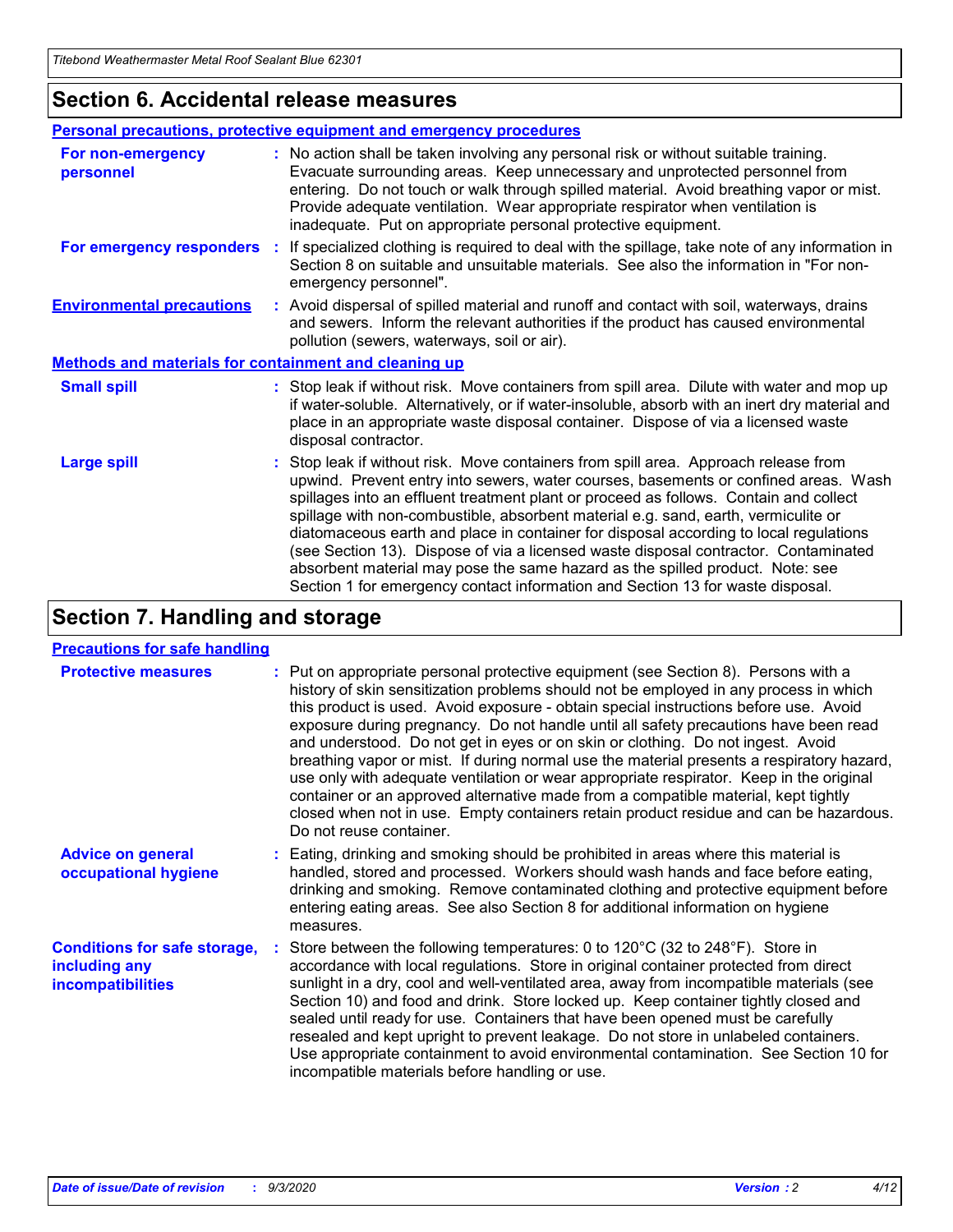# **Section 8. Exposure controls/personal protection**

#### **Control parameters**

#### **Occupational exposure limits**

| <b>Ingredient name</b>                               |    |                                                                                                                                                                                                                                                                                                                                                     | <b>Exposure limits</b>                                                                                                                                                                                                                                                                                                                                                                                                                                                                                                                                                                                                 |  |
|------------------------------------------------------|----|-----------------------------------------------------------------------------------------------------------------------------------------------------------------------------------------------------------------------------------------------------------------------------------------------------------------------------------------------------|------------------------------------------------------------------------------------------------------------------------------------------------------------------------------------------------------------------------------------------------------------------------------------------------------------------------------------------------------------------------------------------------------------------------------------------------------------------------------------------------------------------------------------------------------------------------------------------------------------------------|--|
| 3-aminopropyltriethoxysilane<br>Dibutyltin dilaurate |    |                                                                                                                                                                                                                                                                                                                                                     | None.<br>ACGIH TLV (United States, 3/2020). Absorbed through skin.<br>Notes: as Sn<br>TWA: $0.1 \text{ mg/m}^3$ , (as Sn) 8 hours.<br>STEL: 0.2 mg/m <sup>3</sup> , (as Sn) 15 minutes.<br>NIOSH REL (United States, 10/2016). Absorbed through skin.<br>Notes: as Sn<br>TWA: 0.1 mg/m <sup>3</sup> , (as Sn) 10 hours.<br>OSHA PEL (United States, 5/2018). Notes: as Sn<br>TWA: 0.1 mg/m <sup>3</sup> , (as Sn) 8 hours.<br>OSHA PEL 1989 (United States, 3/1989). Absorbed through skin.<br>Notes: measured as Sn<br>TWA: 0.1 mg/m <sup>3</sup> , (measured as Sn) 8 hours. Form: Organic                           |  |
| <b>Appropriate engineering</b><br>controls           |    |                                                                                                                                                                                                                                                                                                                                                     | : If user operations generate dust, fumes, gas, vapor or mist, use process enclosures,<br>local exhaust ventilation or other engineering controls to keep worker exposure to<br>airborne contaminants below any recommended or statutory limits.                                                                                                                                                                                                                                                                                                                                                                       |  |
| <b>Environmental exposure</b><br>controls            |    | Emissions from ventilation or work process equipment should be checked to ensure<br>they comply with the requirements of environmental protection legislation. In some<br>cases, fume scrubbers, filters or engineering modifications to the process equipment<br>will be necessary to reduce emissions to acceptable levels.                       |                                                                                                                                                                                                                                                                                                                                                                                                                                                                                                                                                                                                                        |  |
| <b>Individual protection measures</b>                |    |                                                                                                                                                                                                                                                                                                                                                     |                                                                                                                                                                                                                                                                                                                                                                                                                                                                                                                                                                                                                        |  |
| <b>Hygiene measures</b>                              |    |                                                                                                                                                                                                                                                                                                                                                     | : Wash hands, forearms and face thoroughly after handling chemical products, before<br>eating, smoking and using the lavatory and at the end of the working period.<br>Appropriate techniques should be used to remove potentially contaminated clothing.<br>Contaminated work clothing should not be allowed out of the workplace. Wash<br>contaminated clothing before reusing. Ensure that eyewash stations and safety<br>showers are close to the workstation location.                                                                                                                                            |  |
| <b>Eye/face protection</b>                           |    | Safety eyewear complying with an approved standard should be used when a risk<br>assessment indicates this is necessary to avoid exposure to liquid splashes, mists,<br>gases or dusts. If contact is possible, the following protection should be worn, unless<br>the assessment indicates a higher degree of protection: chemical splash goggles. |                                                                                                                                                                                                                                                                                                                                                                                                                                                                                                                                                                                                                        |  |
| <b>Skin protection</b>                               |    |                                                                                                                                                                                                                                                                                                                                                     |                                                                                                                                                                                                                                                                                                                                                                                                                                                                                                                                                                                                                        |  |
| <b>Hand protection</b>                               |    |                                                                                                                                                                                                                                                                                                                                                     | : Chemical-resistant, impervious gloves complying with an approved standard should be<br>worn at all times when handling chemical products if a risk assessment indicates this is<br>necessary. Considering the parameters specified by the glove manufacturer, check<br>during use that the gloves are still retaining their protective properties. It should be<br>noted that the time to breakthrough for any glove material may be different for different<br>glove manufacturers. In the case of mixtures, consisting of several substances, the<br>protection time of the gloves cannot be accurately estimated. |  |
| <b>Body protection</b>                               |    | handling this product.                                                                                                                                                                                                                                                                                                                              | Personal protective equipment for the body should be selected based on the task being<br>performed and the risks involved and should be approved by a specialist before                                                                                                                                                                                                                                                                                                                                                                                                                                                |  |
| <b>Other skin protection</b>                         |    |                                                                                                                                                                                                                                                                                                                                                     | : Appropriate footwear and any additional skin protection measures should be selected<br>based on the task being performed and the risks involved and should be approved by a<br>specialist before handling this product.                                                                                                                                                                                                                                                                                                                                                                                              |  |
| <b>Respiratory protection</b>                        | ÷. | aspects of use.                                                                                                                                                                                                                                                                                                                                     | Based on the hazard and potential for exposure, select a respirator that meets the<br>appropriate standard or certification. Respirators must be used according to a<br>respiratory protection program to ensure proper fitting, training, and other important                                                                                                                                                                                                                                                                                                                                                         |  |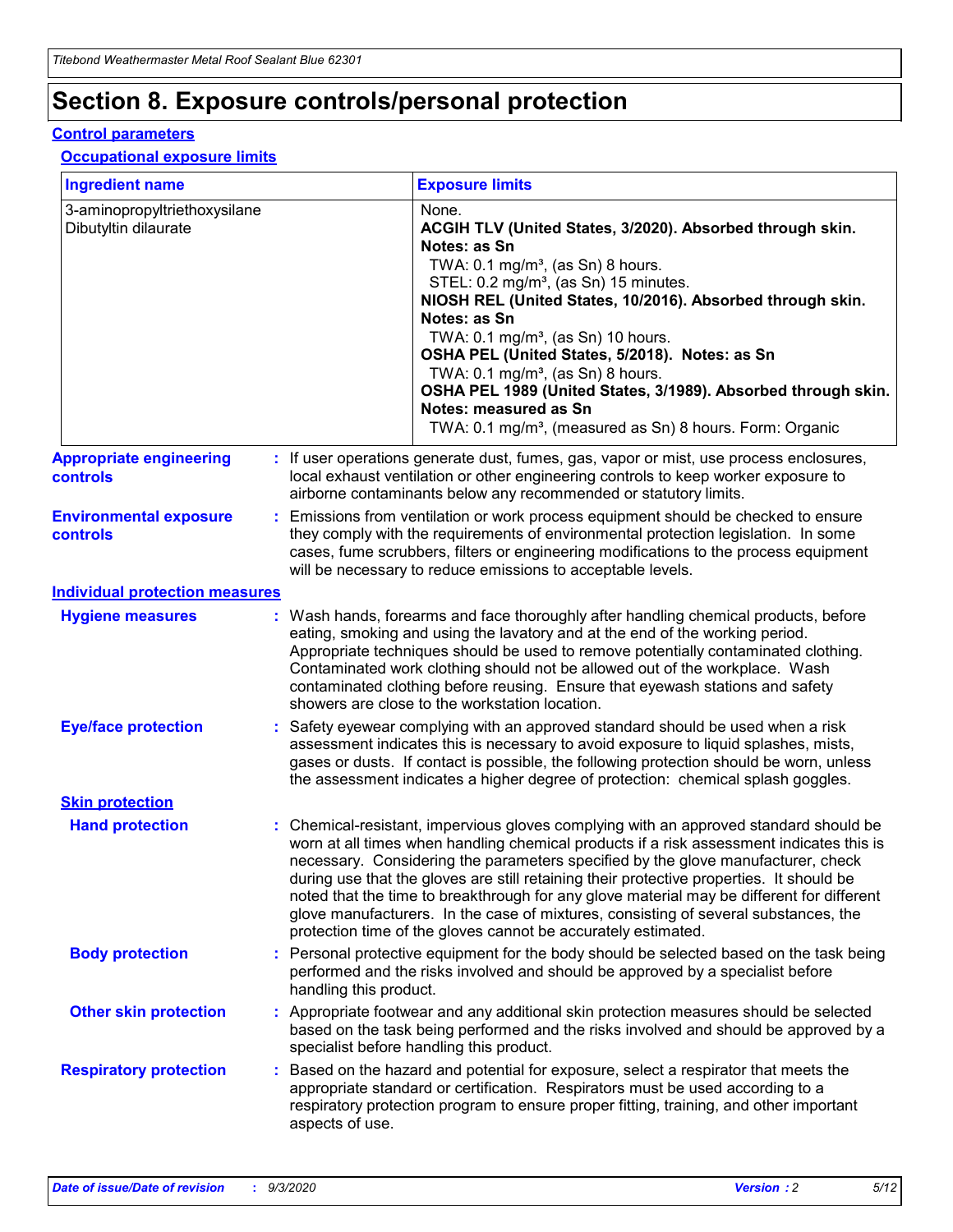### **Section 9. Physical and chemical properties**

#### **Appearance**

| <b>Physical state</b>                             |   | : Liquid. [Paste.]                                              |
|---------------------------------------------------|---|-----------------------------------------------------------------|
| <b>Color</b>                                      |   | Blue.                                                           |
| Odor                                              |   | Characteristic.                                                 |
| <b>Odor threshold</b>                             | ÷ | Not available.                                                  |
| рH                                                |   | Not applicable.                                                 |
| <b>Melting point</b>                              |   | : Not available.                                                |
| <b>Boiling point</b>                              |   | >200°C (>392°F)                                                 |
| <b>Flash point</b>                                |   | Closed cup: >200°C (>392°F) [Setaflash.]                        |
| <b>Evaporation rate</b>                           |   | $:$ >1 (butyl acetate = 1)                                      |
| <b>Flammability (solid, gas)</b>                  |   | : Not available.                                                |
| Lower and upper explosive<br>(flammable) limits   |   | : Not available.                                                |
| <b>VOC (less water, less)</b><br>exempt solvents) |   | : 0 g/l                                                         |
| <b>Volatility</b>                                 |   | $: 0\%$ (w/w)                                                   |
| <b>Vapor density</b>                              |   | Not available.                                                  |
| <b>Relative density</b>                           |   | $\mathbf{1}$ $\mathbf{\sqrt{432}}$                              |
| <b>Solubility</b>                                 |   | Insoluble in the following materials: cold water and hot water. |
| <b>Solubility in water</b>                        |   | Not available.                                                  |
| <b>Partition coefficient: n-</b><br>octanol/water |   | $:$ Not available.                                              |
| <b>Auto-ignition temperature</b>                  |   | : Not available.                                                |
| <b>Decomposition temperature</b>                  |   | : Not available.                                                |
| <b>Viscosity</b>                                  |   | $:$ Not available.                                              |

### **Section 10. Stability and reactivity**

| <b>Reactivity</b>                            | : No specific test data related to reactivity available for this product or its ingredients.            |
|----------------------------------------------|---------------------------------------------------------------------------------------------------------|
| <b>Chemical stability</b>                    | : The product is stable.                                                                                |
| <b>Possibility of hazardous</b><br>reactions | : Under normal conditions of storage and use, hazardous reactions will not occur.                       |
| <b>Conditions to avoid</b>                   | : No specific data.                                                                                     |
| <b>Incompatible materials</b>                | : No specific data.                                                                                     |
| <b>Hazardous decomposition</b><br>products   | Under normal conditions of storage and use, hazardous decomposition products should<br>not be produced. |

### **Section 11. Toxicological information**

#### **Information on toxicological effects**

#### **Acute toxicity**

| <b>Product/ingredient name</b> | <b>Result</b>           | <b>Species</b> | <b>Dose</b>                | <b>Exposure</b> |
|--------------------------------|-------------------------|----------------|----------------------------|-----------------|
| 3-aminopropyltriethoxysilane   | <b>ILD50 Dermal</b>     | Rabbit         | 4.29 g/kg                  |                 |
| Dibutyltin dilaurate           | ILD50 Oral<br>LD50 Oral | Rat<br>Rat     | $1.57$ g/kg<br>175 $mg/kg$ |                 |
|                                |                         |                |                            |                 |

**Irritation/Corrosion**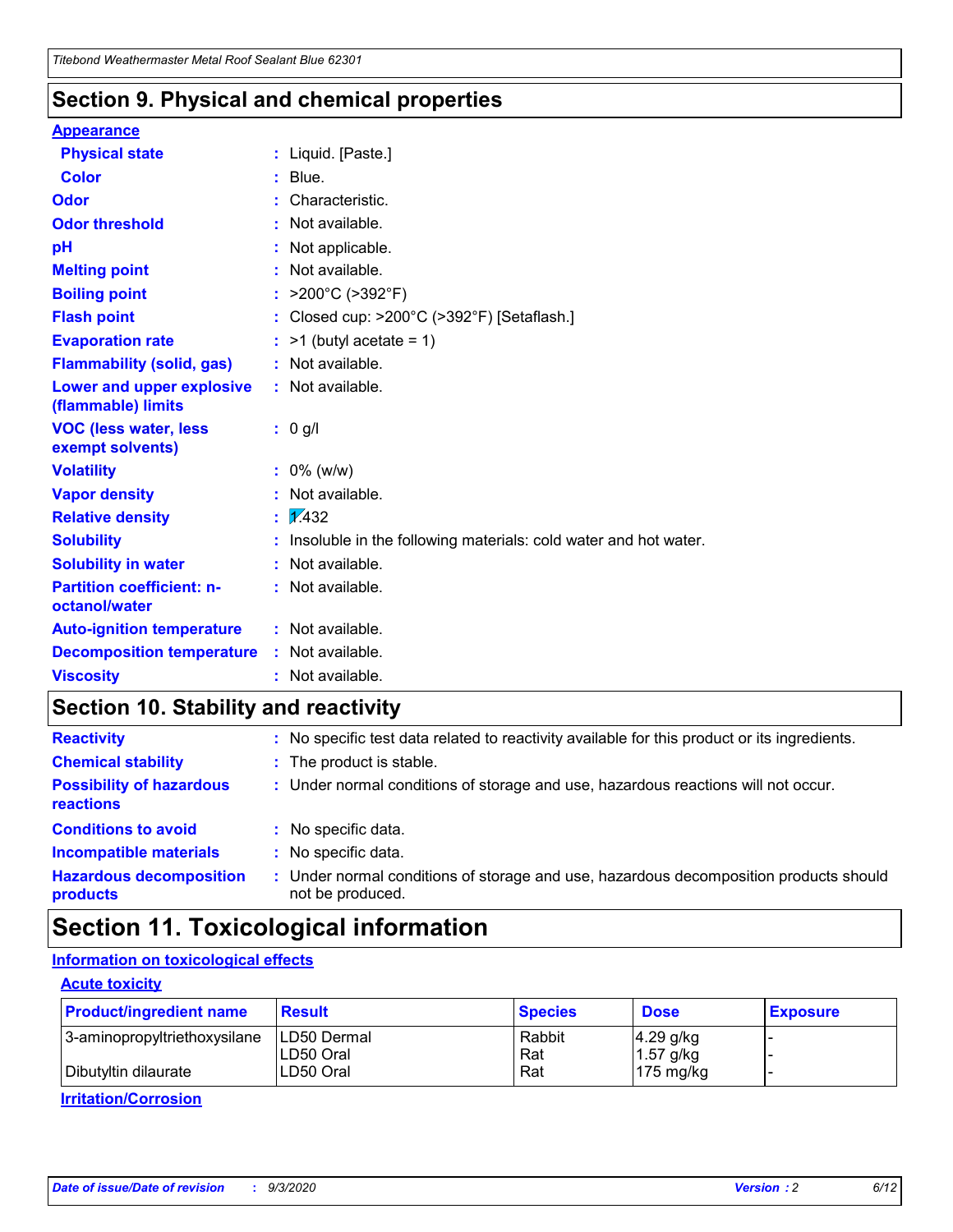# **Section 11. Toxicological information**

| <b>Product/ingredient name</b> | <b>Result</b>            | <b>Species</b> | <b>Score</b> | <b>Exposure</b>           | <b>Observation</b> |
|--------------------------------|--------------------------|----------------|--------------|---------------------------|--------------------|
| 3-aminopropyltriethoxysilane   | Eyes - Mild irritant     | Rabbit         |              | $100$ mg                  |                    |
|                                | Eyes - Severe irritant   | Rabbit         |              | 24 hours 750              |                    |
|                                |                          |                |              | ug                        |                    |
|                                | Skin - Severe irritant   | Rabbit         |              | 24 hours 5                | -                  |
| Dibutyltin dilaurate           | Eyes - Moderate irritant | Rabbit         |              | mq<br><b>24 hours 100</b> |                    |
|                                |                          |                |              | mg                        |                    |
|                                | Skin - Severe irritant   | Rabbit         |              | 500 mg                    |                    |

#### **Sensitization**

Not available.

#### **Mutagenicity**

Not available.

#### **Carcinogenicity**

Not available.

#### **Reproductive toxicity**

Not available.

#### **Teratogenicity**

Not available.

#### **Specific target organ toxicity (single exposure)**

Not available.

#### **Specific target organ toxicity (repeated exposure)**

| <b>Name</b>                                                                         |                                                                            | <b>Category</b>                                     | <b>Route of</b><br>exposure | <b>Target organs</b> |  |  |
|-------------------------------------------------------------------------------------|----------------------------------------------------------------------------|-----------------------------------------------------|-----------------------------|----------------------|--|--|
| Dibutyltin dilaurate                                                                |                                                                            | Category 1                                          |                             | respiratory system   |  |  |
| <b>Aspiration hazard</b><br>Not available.                                          |                                                                            |                                                     |                             |                      |  |  |
| <b>Information on the likely</b><br>routes of exposure                              | : Not available.                                                           |                                                     |                             |                      |  |  |
| <b>Potential acute health effects</b>                                               |                                                                            |                                                     |                             |                      |  |  |
| <b>Eye contact</b>                                                                  | : May cause eye irritation.                                                |                                                     |                             |                      |  |  |
| <b>Inhalation</b>                                                                   |                                                                            | : No known significant effects or critical hazards. |                             |                      |  |  |
| <b>Skin contact</b>                                                                 |                                                                            | : May cause skin irritation.                        |                             |                      |  |  |
| <b>Ingestion</b>                                                                    |                                                                            | : No known significant effects or critical hazards. |                             |                      |  |  |
| <b>Symptoms related to the physical, chemical and toxicological characteristics</b> |                                                                            |                                                     |                             |                      |  |  |
| <b>Eye contact</b>                                                                  | irritation<br>watering<br>redness                                          | : Adverse symptoms may include the following:       |                             |                      |  |  |
| <b>Inhalation</b>                                                                   | reduced fetal weight<br>increase in fetal deaths<br>skeletal malformations | : Adverse symptoms may include the following:       |                             |                      |  |  |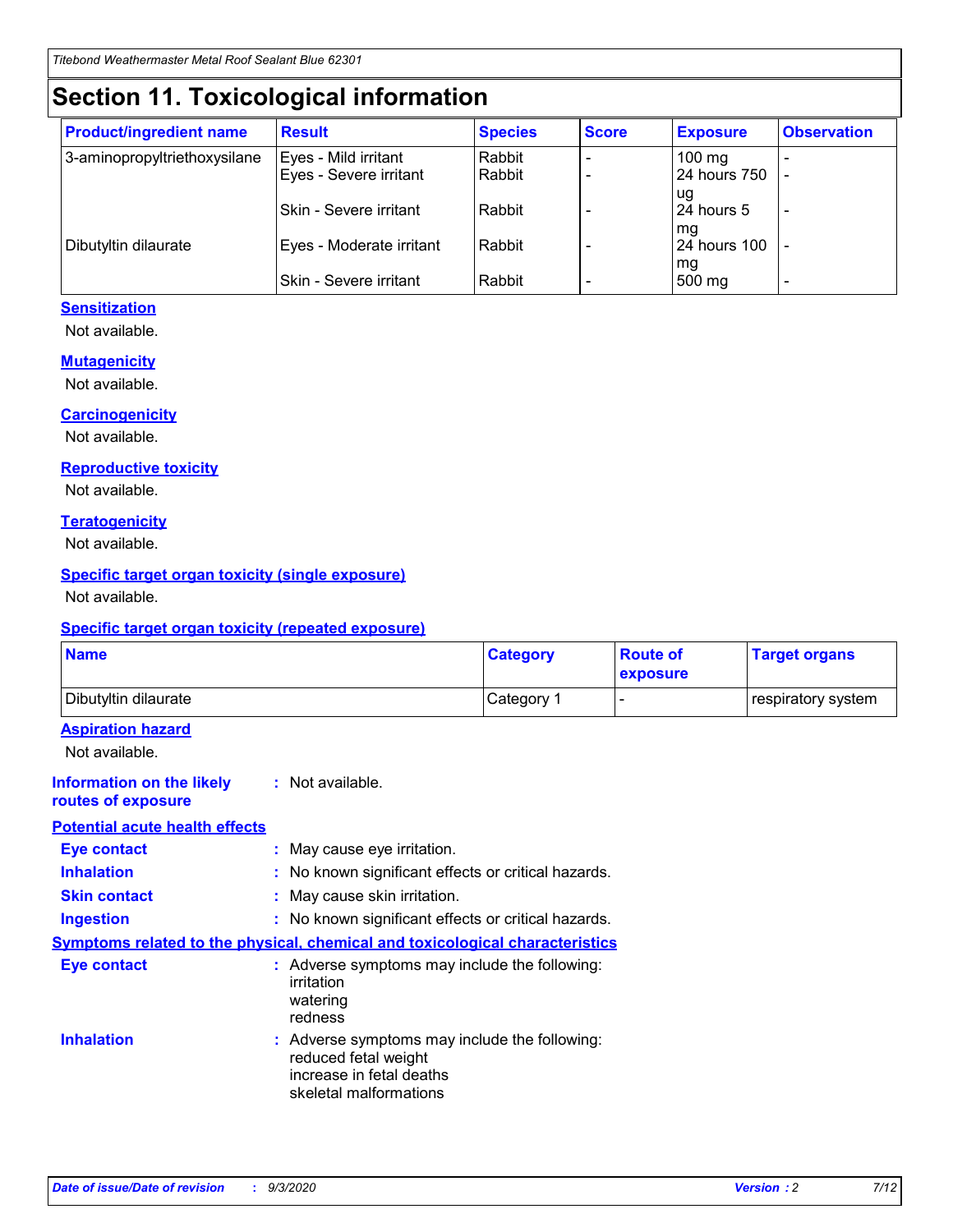*Titebond Weathermaster Metal Roof Sealant Blue 62301*

# **Section 11. Toxicological information**

| <b>Skin contact</b>                     | : Adverse symptoms may include the following:<br>irritation                                                                 |  |
|-----------------------------------------|-----------------------------------------------------------------------------------------------------------------------------|--|
|                                         | redness                                                                                                                     |  |
|                                         | reduced fetal weight<br>increase in fetal deaths                                                                            |  |
|                                         | skeletal malformations                                                                                                      |  |
| <b>Ingestion</b>                        | : Adverse symptoms may include the following:<br>reduced fetal weight<br>increase in fetal deaths<br>skeletal malformations |  |
|                                         | Delayed and immediate effects and also chronic effects from short and long term exposure                                    |  |
| <b>Short term exposure</b>              |                                                                                                                             |  |
| <b>Potential immediate</b><br>effects   | : Not available.                                                                                                            |  |
| <b>Potential delayed effects</b>        | : Not available.                                                                                                            |  |
| <b>Long term exposure</b>               |                                                                                                                             |  |
| <b>Potential immediate</b><br>effects   | : Not available.                                                                                                            |  |
| <b>Potential delayed effects</b>        | : Not available.                                                                                                            |  |
| <b>Potential chronic health effects</b> |                                                                                                                             |  |
| Not available.                          |                                                                                                                             |  |
| <b>General</b>                          | Once sensitized, a severe allergic reaction may occur when subsequently exposed to<br>very low levels.                      |  |
| <b>Carcinogenicity</b>                  | : No known significant effects or critical hazards.                                                                         |  |
| <b>Mutagenicity</b>                     | : No known significant effects or critical hazards.                                                                         |  |
| <b>Teratogenicity</b>                   | May damage the unborn child.                                                                                                |  |
| <b>Developmental effects</b>            | : No known significant effects or critical hazards.                                                                         |  |
| <b>Fertility effects</b>                | May damage fertility.                                                                                                       |  |
| <b>Numerical measures of toxicity</b>   |                                                                                                                             |  |
| <b>Acute toxicity estimates</b>         |                                                                                                                             |  |
| الملحلة والمستحقق فالمرابط              |                                                                                                                             |  |

Not available.

# **Section 12. Ecological information**

#### **Toxicity**

| <b>Product/ingredient name</b> | <b>Result</b>                                       | <b>Species</b>               | <b>Exposure</b>       |
|--------------------------------|-----------------------------------------------------|------------------------------|-----------------------|
| Dibutyltin dilaurate           | $ CC50>3$ mg/l<br>Chronic EC10 > 2 mg/l Fresh water | Algae<br>Algae - Desmodesmus | 72 hours<br>196 hours |
|                                |                                                     | <b>I</b> subspicatus         |                       |

#### **Persistence and degradability**

| <b>Product/ingredient name</b> | <b>Test</b>                                                                    | <b>Result</b>  |                   | <b>Dose</b> | <b>Inoculum</b>         |
|--------------------------------|--------------------------------------------------------------------------------|----------------|-------------------|-------------|-------------------------|
| Dibutyltin dilaurate           | OECD 301F<br>Ready<br>Biodegradability -<br>Manometric<br>Respirometry<br>Test | 23 % - 28 days |                   |             |                         |
| <b>Product/ingredient name</b> | <b>Aquatic half-life</b>                                                       |                | <b>Photolysis</b> |             | <b>Biodegradability</b> |
| Dibutyltin dilaurate           |                                                                                |                |                   |             | <b>Inherent</b>         |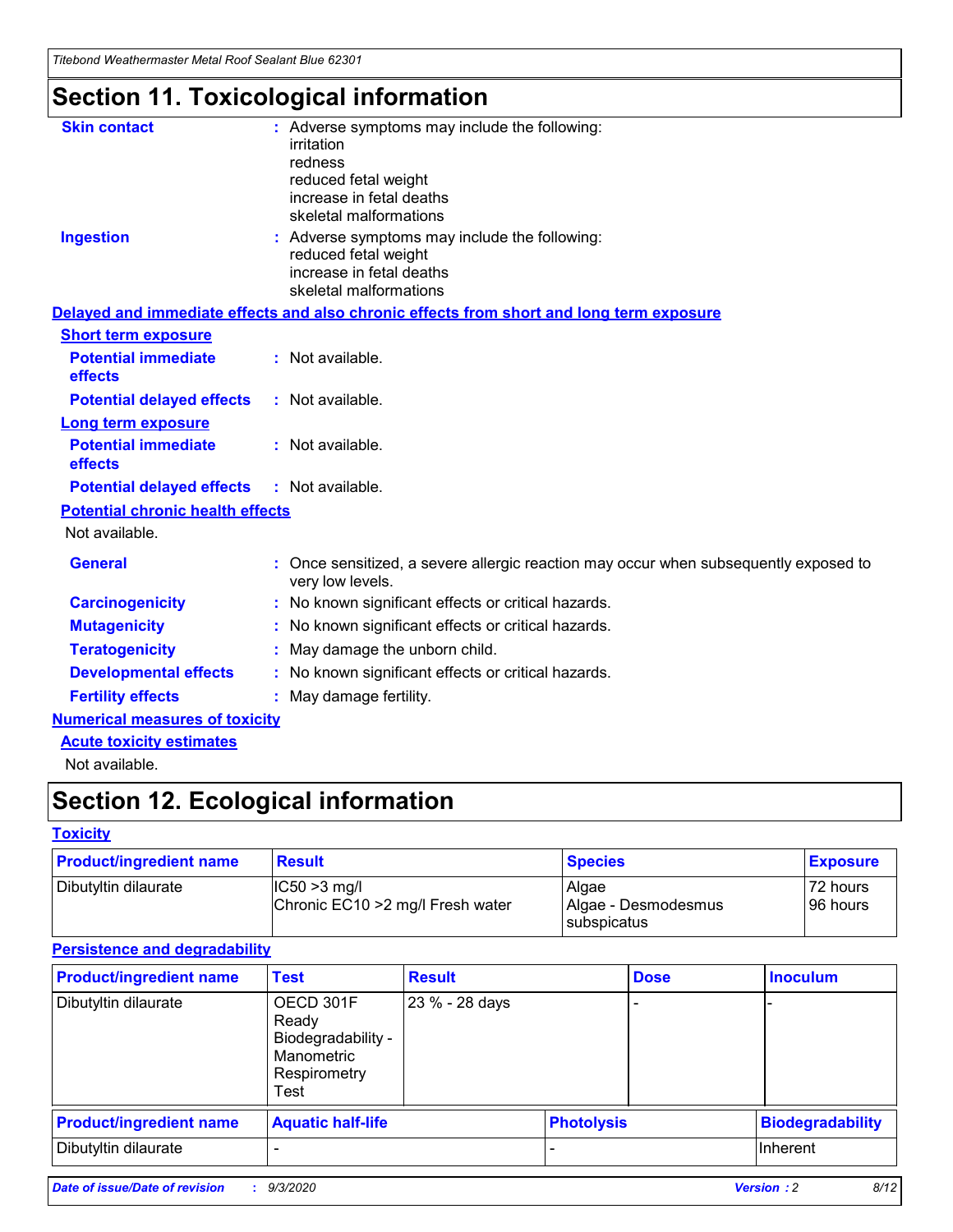# **Section 12. Ecological information**

#### **Bioaccumulative potential**

| <b>Product/ingredient name</b> | $\mathsf{LogP}_\mathsf{ow}$ | <b>BCF</b> | <b>Potential</b> |
|--------------------------------|-----------------------------|------------|------------------|
| 3-aminopropyltriethoxysilane   | 1.7                         | 3.4        | low              |
| Dibutyltin dilaurate           | 4.44                        | 2.91       | low              |

#### **Mobility in soil**

| IVIVNIIILY III JVII<br><b>Soil/water partition</b><br>coefficient (K <sub>oc</sub> ) | : Not available.                                    |
|--------------------------------------------------------------------------------------|-----------------------------------------------------|
| <b>Other adverse effects</b>                                                         | : No known significant effects or critical hazards. |

### **Section 13. Disposal considerations**

**Disposal methods :**

The generation of waste should be avoided or minimized wherever possible. Disposal of this product, solutions and any by-products should at all times comply with the requirements of environmental protection and waste disposal legislation and any regional local authority requirements. Dispose of surplus and non-recyclable products via a licensed waste disposal contractor. Waste should not be disposed of untreated to the sewer unless fully compliant with the requirements of all authorities with jurisdiction. Waste packaging should be recycled. Incineration or landfill should only be considered when recycling is not feasible. This material and its container must be disposed of in a safe way. Care should be taken when handling emptied containers that have not been cleaned or rinsed out. Empty containers or liners may retain some product residues. Avoid dispersal of spilled material and runoff and contact with soil, waterways, drains and sewers.

### **Section 14. Transport information**

|                                      | <b>DOT</b><br><b>Classification</b> | <b>TDG</b><br><b>Classification</b> | <b>Mexico</b><br><b>Classification</b> | <b>ADR/RID</b>           | <b>IMDG</b>              | <b>IATA</b>    |
|--------------------------------------|-------------------------------------|-------------------------------------|----------------------------------------|--------------------------|--------------------------|----------------|
| <b>UN number</b>                     | Not regulated.                      | Not regulated.                      | Not regulated.                         | Not regulated.           | Not regulated.           | Not regulated. |
| <b>UN proper</b><br>shipping name    |                                     |                                     |                                        |                          |                          |                |
| <b>Transport</b><br>hazard class(es) |                                     | $\overline{\phantom{0}}$            | $\qquad \qquad \blacksquare$           | $\overline{\phantom{0}}$ | $\overline{\phantom{0}}$ |                |
| <b>Packing group</b>                 |                                     |                                     |                                        |                          |                          |                |
| <b>Environmental</b><br>hazards      | No.                                 | No.                                 | No.                                    | No.                      | No.                      | No.            |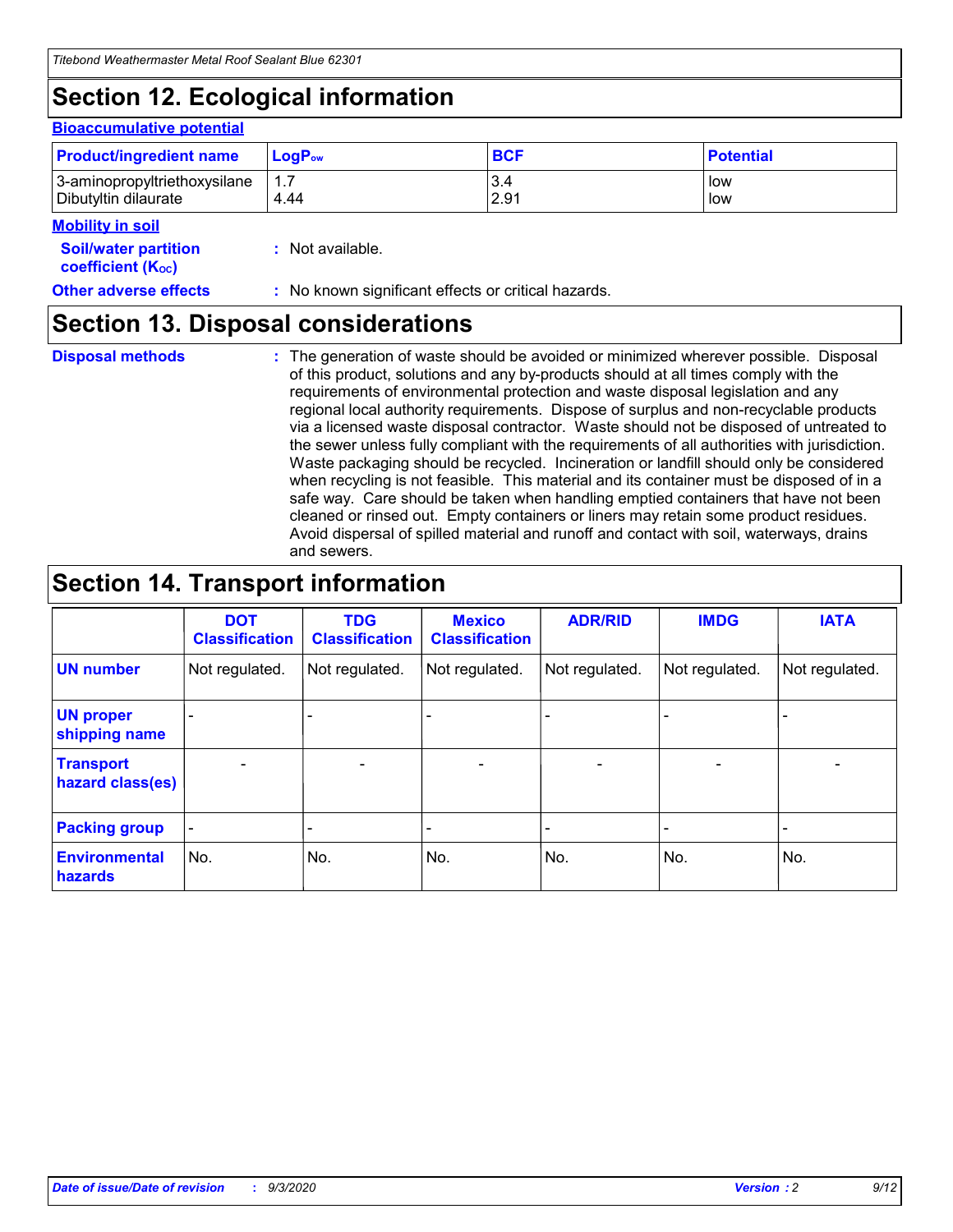### **Section 15. Regulatory information**

#### **U.S. Federal regulations**

#### **SARA 302/304**

#### **Composition/information on ingredients**

No products were found.

| SARA 304 RQ | Not applicable. |
|-------------|-----------------|
|-------------|-----------------|

#### **SARA 311/312**

**Classification :** EYE IRRITATION - Category 2B SKIN SENSITIZATION - Category 1 TOXIC TO REPRODUCTION - Category 1B HNOC - Product generates methanol during cure.

#### **Composition/information on ingredients**

| <b>Name</b>                  | $\frac{9}{6}$ | <b>Classification</b>                                                                                                                                                                                                                                                                                      |
|------------------------------|---------------|------------------------------------------------------------------------------------------------------------------------------------------------------------------------------------------------------------------------------------------------------------------------------------------------------------|
| 3-aminopropyltriethoxysilane | $\leq$ 3      | <b>FLAMMABLE LIQUIDS - Category 4</b><br><b>ACUTE TOXICITY (oral) - Category 4</b><br><b>SKIN IRRITATION - Category 2</b><br>EYE IRRITATION - Category 2A                                                                                                                                                  |
| Dibutyltin dilaurate         | ≤0.3          | <b>ACUTE TOXICITY (oral) - Category 3</b><br>SKIN CORROSION - Category 1C<br>SERIOUS EYE DAMAGE - Category 1<br>SKIN SENSITIZATION - Category 1<br><b>GERM CELL MUTAGENICITY - Category 2</b><br>TOXIC TO REPRODUCTION - Category 1B<br>SPECIFIC TARGET ORGAN TOXICITY (REPEATED<br>EXPOSURE) - Category 1 |

#### **State regulations**

**Massachusetts :**

: None of the components are listed.

**New York :** None of the components are listed. **New Jersey :** None of the components are listed.

**Pennsylvania :** None of the components are listed.

#### **California Prop. 65**

WARNING: This product can expose you to methanol, which is known to the State of California to cause birth defects or other reproductive harm. For more information go to www.P65Warnings.ca.gov.

| Ingredient name | No significant risk Maximum<br>level | acceptable dosage<br><b>level</b> |
|-----------------|--------------------------------------|-----------------------------------|
| I methanol      |                                      | Yes.                              |

#### **International regulations**

**Chemical Weapon Convention List Schedules I, II & III Chemicals** Not listed.

#### **Montreal Protocol**

Not listed.

**Stockholm Convention on Persistent Organic Pollutants**

Not listed.

#### **UNECE Aarhus Protocol on POPs and Heavy Metals** Not listed.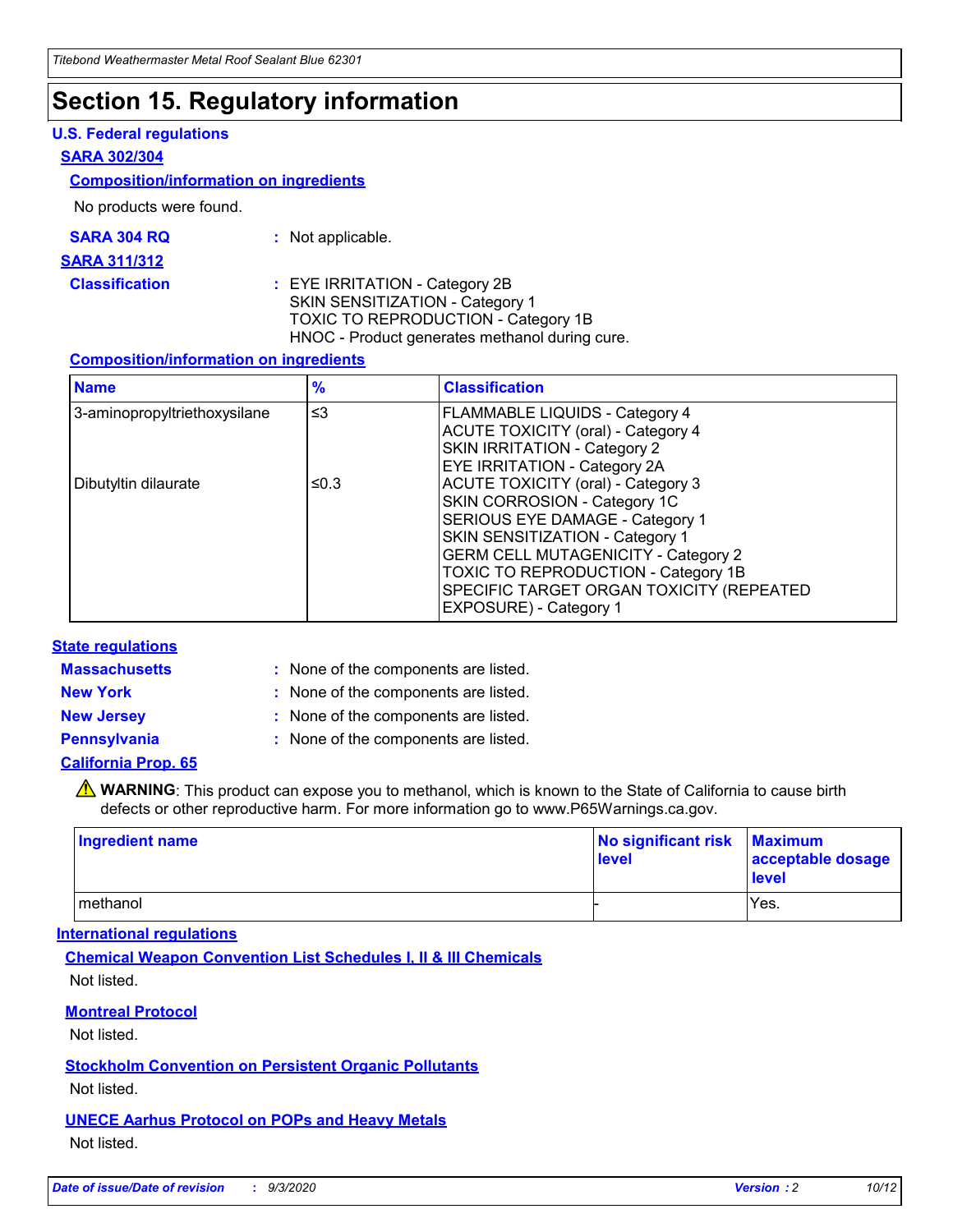### **Section 15. Regulatory information**

#### **Inventory list**

- 
- **China :** Not determined.

**United States TSCA 8(b) inventory**

**:** All components are active or exempted.

# **Section 16. Other information**





**Caution: HMIS® ratings are based on a 0-4 rating scale, with 0 representing minimal hazards or risks, and 4 representing significant hazards or risks. Although HMIS® ratings and the associated label are not required on SDSs or products leaving a facility under 29 CFR 1910.1200, the preparer may choose to provide them. HMIS® ratings are to be used with a fully implemented HMIS® program. HMIS® is a registered trademark and service mark of the American Coatings Association, Inc.**

**The customer is responsible for determining the PPE code for this material. For more information on HMIS® Personal Protective Equipment (PPE) codes, consult the HMIS® Implementation Manual.**

**National Fire Protection Association (U.S.A.)**



**Reprinted with permission from NFPA 704-2001, Identification of the Hazards of Materials for Emergency Response Copyright ©1997, National Fire Protection Association, Quincy, MA 02269. This reprinted material is not the complete and official position of the National Fire Protection Association, on the referenced subject which is represented only by the standard in its entirety.**

**Copyright ©2001, National Fire Protection Association, Quincy, MA 02269. This warning system is intended to be interpreted and applied only by properly trained individuals to identify fire, health and reactivity hazards of chemicals. The user is referred to certain limited number of chemicals with recommended classifications in NFPA 49 and NFPA 325, which would be used as a guideline only. Whether the chemicals are classified by NFPA or not, anyone using the 704 systems to classify chemicals does so at their own risk.**

#### **Procedure used to derive the classification**

| <b>Classification</b>                                                                                                | <b>Justification</b>                                  |
|----------------------------------------------------------------------------------------------------------------------|-------------------------------------------------------|
| <b>EYE IRRITATION - Category 2B</b><br><b>SKIN SENSITIZATION - Category 1</b><br>TOXIC TO REPRODUCTION - Category 1B | Expert judgment<br>Expert judgment<br>Expert judgment |
| <b>History</b>                                                                                                       |                                                       |

| .                                 |             |
|-----------------------------------|-------------|
| <b>Date of printing</b>           | : 4/22/2022 |
| Date of issue/Date of<br>revision | : 9/3/2020  |
| Date of previous issue            | : 9/3/2020  |
| <b>Version</b>                    | $\cdot$ 2   |
|                                   |             |